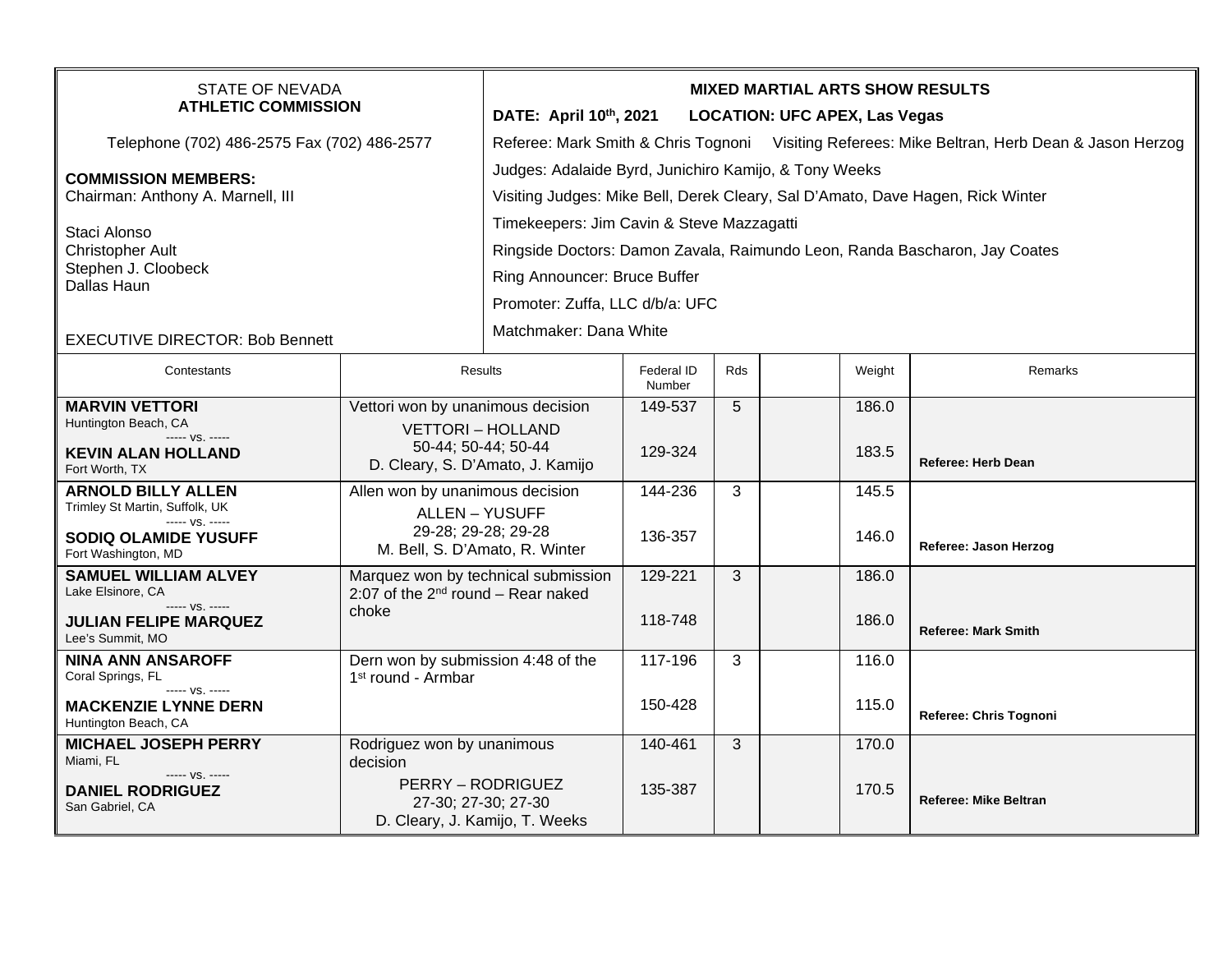| Contestants                                                                                                    | Results                                                                                                            | Federal ID<br>Number | Rds | Weight         | Remarks                      |
|----------------------------------------------------------------------------------------------------------------|--------------------------------------------------------------------------------------------------------------------|----------------------|-----|----------------|------------------------------|
| <b>JAMES ANDREW MILLER</b><br>Newton, NJ<br>----- VS. -----<br><b>JOSEPH ANTHONY SOLECKI</b><br>Wilmington, NC | Solecki won by unanimous decision<br><b>MILLER - SOLECKI</b><br>28-29; 27-30; 28-29<br>M. Bell, A. Byrd, J. Kamijo | 103-443<br>146-597   | 3   | 155.5<br>155.5 | <b>Referee: Herb Dean</b>    |
| <b>SCOTT AARON HOLTZMAN</b><br>Knoxville, TN<br>$--- VS. ---$<br><b>MATEUSZ GAMROT</b>                         | Gamrot won by KO 1:22 of the 2 <sup>nd</sup><br>round                                                              | 131-932<br>163-809   | 3   | 155.5<br>156.0 | Referee: Jason Herzog        |
| Coconut Creek, FL<br><b>JOHN WAYNE MAKDESSI</b><br>Montreal, Quebec, CANADA                                    | Makdessi won by split decision<br><b>MAKDESSI – BAHAMONDES</b>                                                     | 119-074              | 3   | 153.5          |                              |
| $--- V.S. ---$<br><b>IGNACIO ANTONIO BAHAMONDES</b><br>Itasca, IL                                              | 28-29; 29-28; 30-27<br>D. Cleary, S. D'Amato, D. Hagen                                                             | 146-354              |     | 156.75         | Referee: Chris Tognoni       |
| YORGAN OLSON BARROS DE<br><b>CASTRO</b><br>New Bedford, MA                                                     | Danho won by KO 3:02 of the 1st<br>round                                                                           | 150-907              | 3   | 261.5          |                              |
| ----- VS. -----<br><b>JARJIS DANHO</b><br>Paderborn, GERMANY                                                   |                                                                                                                    | 145-721              |     | 255.5          | <b>Referee: Mike Beltran</b> |
| <b>HUNTER DEAN AZURE</b><br>Scottsdale, AZ<br>----- VS. -----                                                  | Shore won by split decision<br>AZURE – SHORE                                                                       | 146-647              | 3   | 135.5          |                              |
| <b>JACK RICHARD SHORE</b><br>Abertillery, Gwent, Wales, UK                                                     | 27-30; 27-30; 29-28<br>M. Bell, S. D'Amato, D. Hagen                                                               | 161-957              |     | 136.0          | <b>Referee: Herb Dean</b>    |
| <b>LUIS ANGEL SALDANA</b><br>Glendale, AZ<br>$--- VS. ---$                                                     | Saldana won by unanimous decision<br>SALDANA - GRIFFIN                                                             | 148-939              | 3   | 145.5          |                              |
| <b>JORDAN H GRIFFIN</b><br>Milwaukee, WI                                                                       | 29-28; 29-28; 29-28<br>D. Cleary, A. Byrd, J. Kamijo                                                               | 122-786              |     | 145.5          | Referee: Jason Herzog        |
| DAWOON JUNG 'DA UN JUNG'<br>Seoul, SOUTH KOREA<br>----- VS. -----<br><b>WILLIAM ASHLEY KNIGHT</b>              | Jung won by unanimous decision<br><b>JUNG – KNIGHT</b><br>30-26; 30-26; 30-27<br>S. D'Amato, R. Winter, T. Weeks   | 161-399<br>146-743   | 3   | 205.5<br>205.5 | <b>Referee: Mark Smith</b>   |
| Vernon, CT                                                                                                     |                                                                                                                    |                      |     |                |                              |

## **PAGE TWO APRIL 10TH, 2021 MIXED MARTIAL ARTS RESULTS**